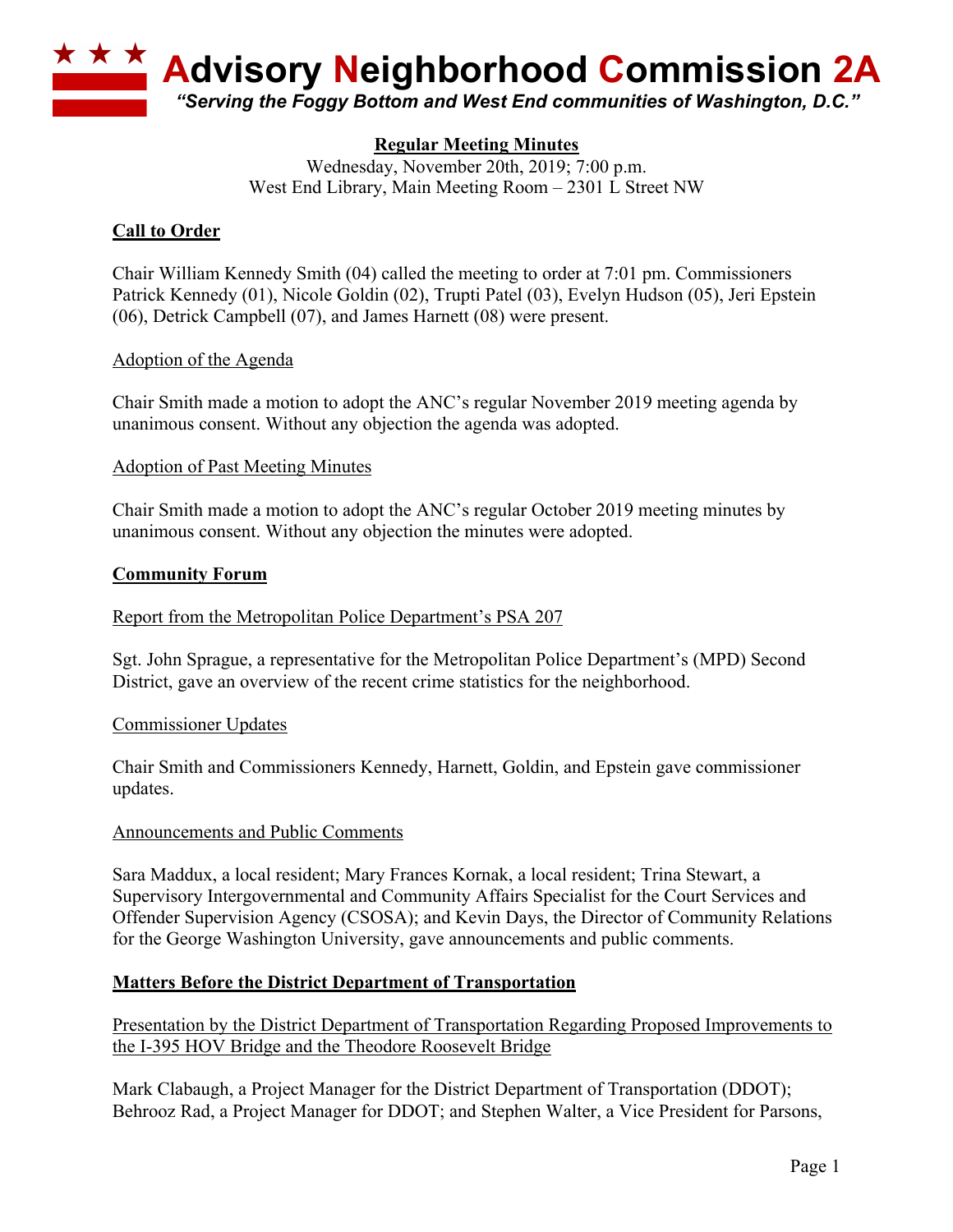gave a presentation regarding proposed improvements to the I-395 HOV Bridge and the Theodore Roosevelt Bridge.

Discussion Regarding Traffic Safety Concerns About the Intersection of 25th Street, L Street, and Pennsylvania Avenue NW

Commissioner Goldin led a discussion regarding traffic safety concerns about the intersection of 25th Street, L Street, and Pennsylvania Avenue NW. Brant Miller, a Program Analyst for DDOT, provided updates regarding the matter.

Discussion Regarding the Status of Sidewalk Repairs in Foggy Bottom and the West End

Commissioner Epstein led a discussion regarding the status of sidewalk repairs in Foggy Bottom and the West End. Mr. Miller provided updates regarding the matter.

### **Matters Before the Alcoholic Beverage Regulation Administration**

Flavors of India/Marshall's Bar – Application to Amend or Terminate the Settlement Agreement for the Establishment's Retailer's Class "C" Tavern License at 2524 L Street NW

Commissioner Patel made a motion to adopt a proposed resolution regarding the matter. Commissioner Goldin seconded the motion, which was voted on and passed (VOTES: 7-0-0). The resolution reads as follows:

ANC 2A supports Flavors of India / Marshall's Bar's request to remove Section 6 (which pertains to "Entertainment Devices") of the ANC's settlement agreement with the establishment.

Flavors of India/Marshall's Bar – Application to Renew the Establishment's Retailer's Class "C" Tavern License at 2524 L Street NW

*The Commission did not take any action regarding this matter.*

## **Matters Before the Board of Zoning Adjustment**

Zoning Commission Application for Further Processing of the Campus Plan for the Thurston Hall Renovation Project at 1900 F Street NW

Commissioner Kennedy made a motion to adopt a proposed resolution regarding the matter. Chair Smith seconded the motion, which was voted on and passed (VOTES: 6-0-0). The resolution reads as follows:

ANC 2A supports the special exception relief sought in the four areas as part of the Zoning Commission application for further processing of the campus plan for the Thurston Hall renovation project at 1900 F Street NW.

## **Matters Before the Public Space Committee**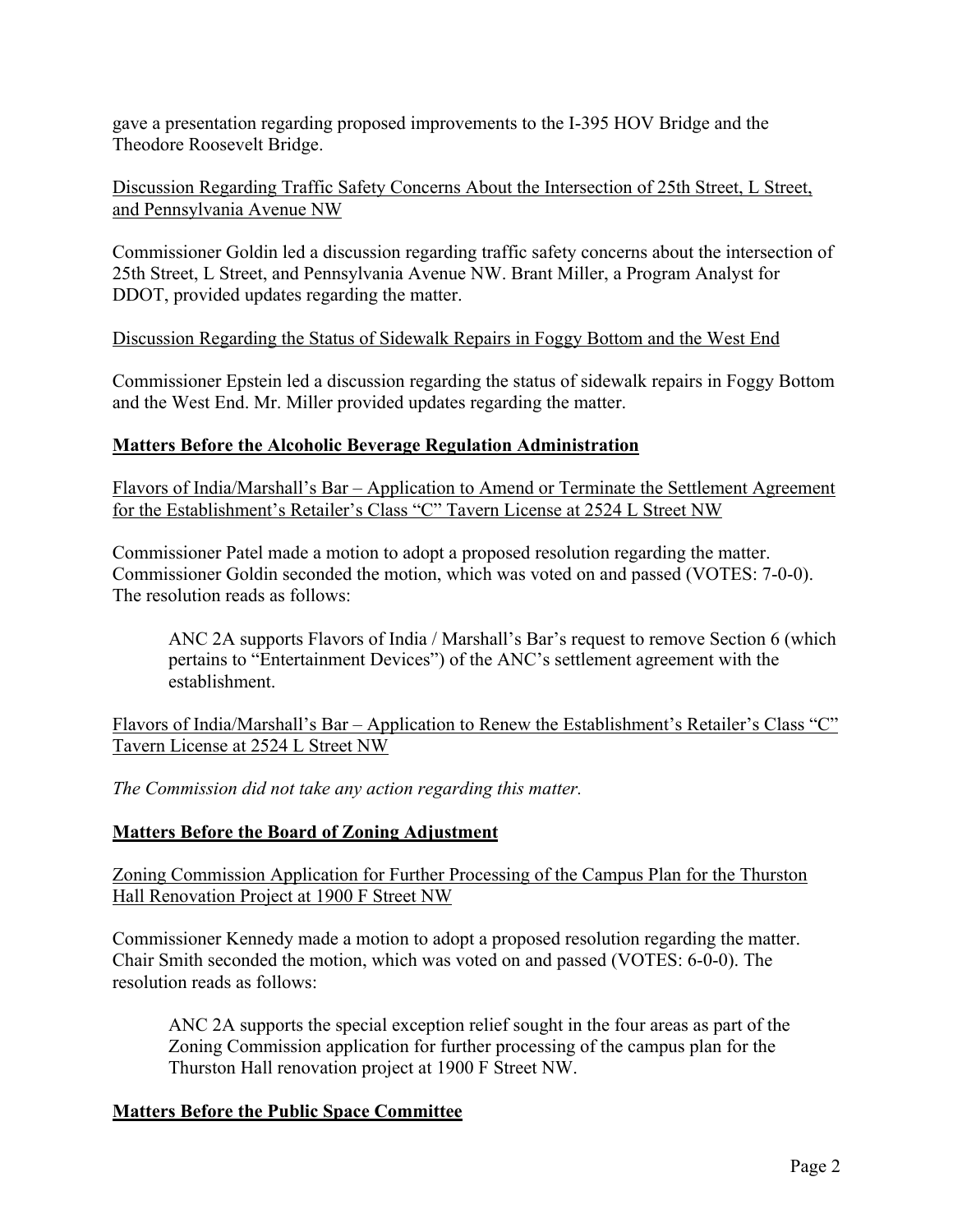Public Space Application by the George Washington University Regarding Streetscape Improvements as Part of the Thurston Hall Renovation Project at 1900 F Street NW

Commissioner Kennedy made a motion to adopt a proposed resolution regarding the matter. Commissioner Epstein seconded the motion, which was voted on and passed (VOTES: 7-0-0). The resolution reads as follows:

ANC 2A supports the George Washington University's public space application regarding streetscape improvements as part of the Thurston Hall renovation project at 1900 F Street NW.

Public Space Application by Bernstein Management Corporation for Streetscape Improvements, Including Paving, Bike Racks, Trash Receptacles, and Tree Planting, at 1222 22nd Street NW

Commissioner Epstein made a motion to adopt a proposed resolution regarding the matter. Commissioner Campbell seconded the motion, which was voted on and passed (VOTES: 7-0-0). The resolution reads as follows:

ANC 2A supports Bernstein Management Corporation's public space application for streetscape improvements, including paving, bike racks, trash receptacles, and tree planting, at 1222 22nd Street NW.

## **Matters Before the Department of Consumer and Regulatory Affairs**

Consideration of a Resolution Regarding WashREIT's Request for an After-Hours Permit to Work on Several Upcoming Nights and Weekends as Part of the 600 New Hampshire Avenue NW Construction Project

Chair Smith made a motion to adopt a proposed resolution regarding the matter. Commissioner Kennedy seconded the motion, which was voted on and passed (VOTES: 7-0-0). The resolution reads as follows:

ANC 2A supports WashREIT's request for an after-hours permit to work on several upcoming nights and weekends as part of the 600 New Hampshire Avenue NW construction project, contingent upon an expression of support from either the manager or the Board of Directors of the Watergate South building at 700 New Hampshire Avenue NW.

### **General Agenda**

Consideration of a Resolution Regarding DC Council Bill B23-0453 – the "Flavored Electronic Smoking Device Prohibition Amendment Act of 2019"

Commissioner Kennedy made a motion to adopt a proposed resolution regarding the matter. Commissioner Goldin seconded the motion, which was voted on and passed (VOTES: 8-0-0). The resolution reads as follows: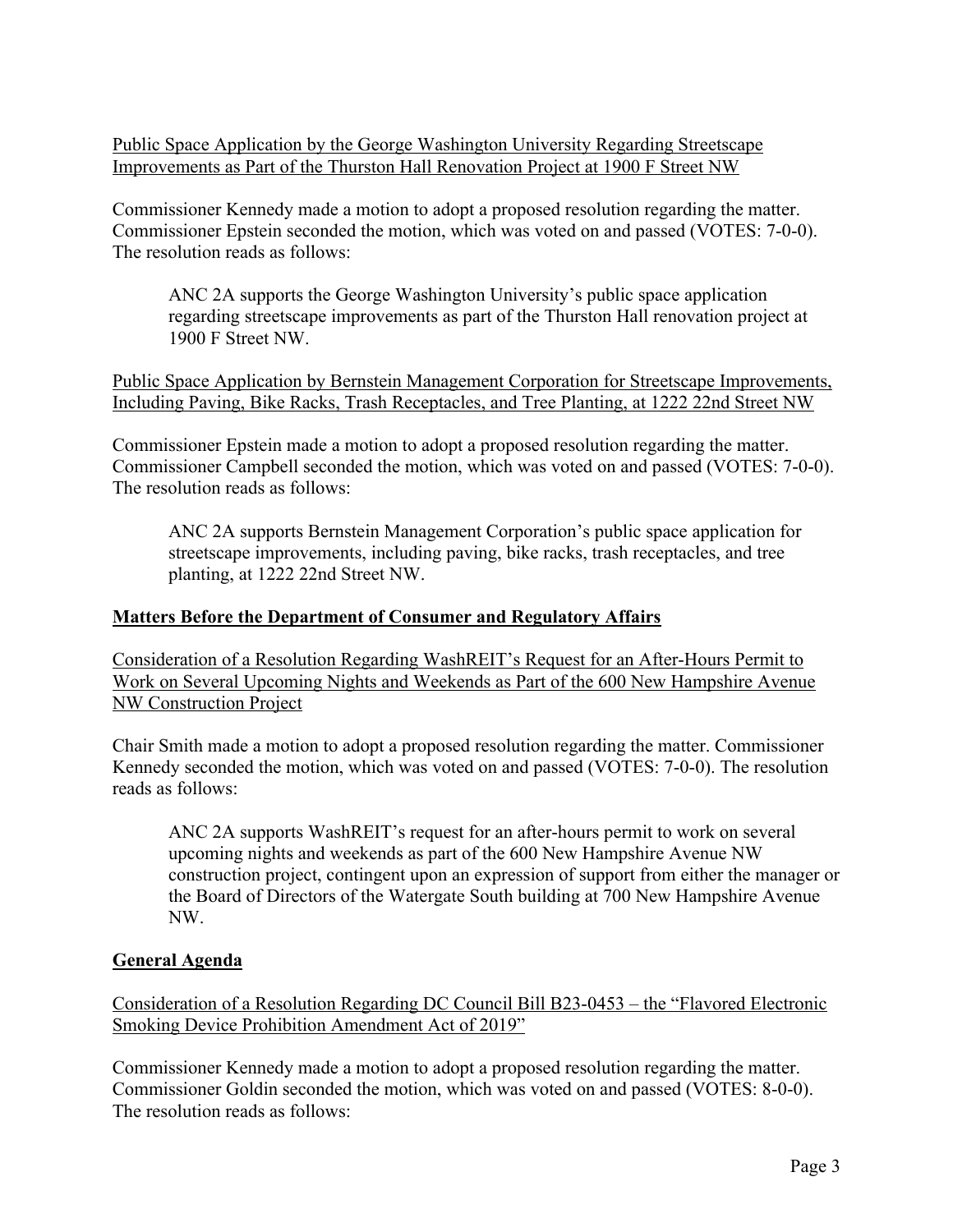WHEREAS, the youth cigarette smoking rate has dropped to a historic low of 5.8% due to a concerted effort over several decades to discourage the practice as a public health hazard,

WHEREAS, despite this success, 27.5% of young people now use e-cigarettes due to the availability of enticing flavors and aggressive marketing campaigns, both of which have been banned or severely curbed as it relates to traditional cigarettes,

WHEREAS, one JUUL pod (an e-cigarette cartridge) has the same level of nicotine as 20 cigarettes, and nicotine is a highly-addictive agent that can hook those consuming it on tobacco products for the long-term,

WHEREAS, although e-cigarettes have been pitched as a more benign alternative to traditional tobacco products, they do in fact contain carcinogens and are detrimental to public health,

WHEREAS, 97% of high school students that use e-cigarettes, use flavored products as compared to the less-palatable traditional tobacco flavor,

WHEREAS, menthol-flavored tobacco products in all varieties – marketed to young people – remain a major enticement and gateway to addiction, particularly in communities of color,

WHEREAS, taking all flavored tobacco products off the market would dramatically lower the number of young people using tobacco products in DC by inhibiting easy access to the most appealing varieties, thereby saving lives in the long-term by making it less likely that people will become addicted in their younger, formative years, and

WHEREAS, parents, schools, students and public health organizations including the American Cancer Society, the American Heart Association, the American Lung Association, the DC Tobacco-Free Coalition, the Campaign for Tobacco-Free Kids, and NAACP - DC are calling on the DC Council to take action.

THEREFORE, BE IT RESOLVED that ANC 2A urges the DC Council to take legislative action to ban the sale of all flavored tobacco products within the District of Columbia.

## **Matters Before the District Department of Transportation (Continued)**

### Review of the Findings and Recommendations of the H Street NW Pedestrian Safety Study

Commissioner Harnett gave an update regarding the findings and recommendations of the ANC's H Street NW pedestrian safety study.

Consideration of a Resolution Regarding the District Department of Transportation's After-Hours Permitting of Projects in Public Space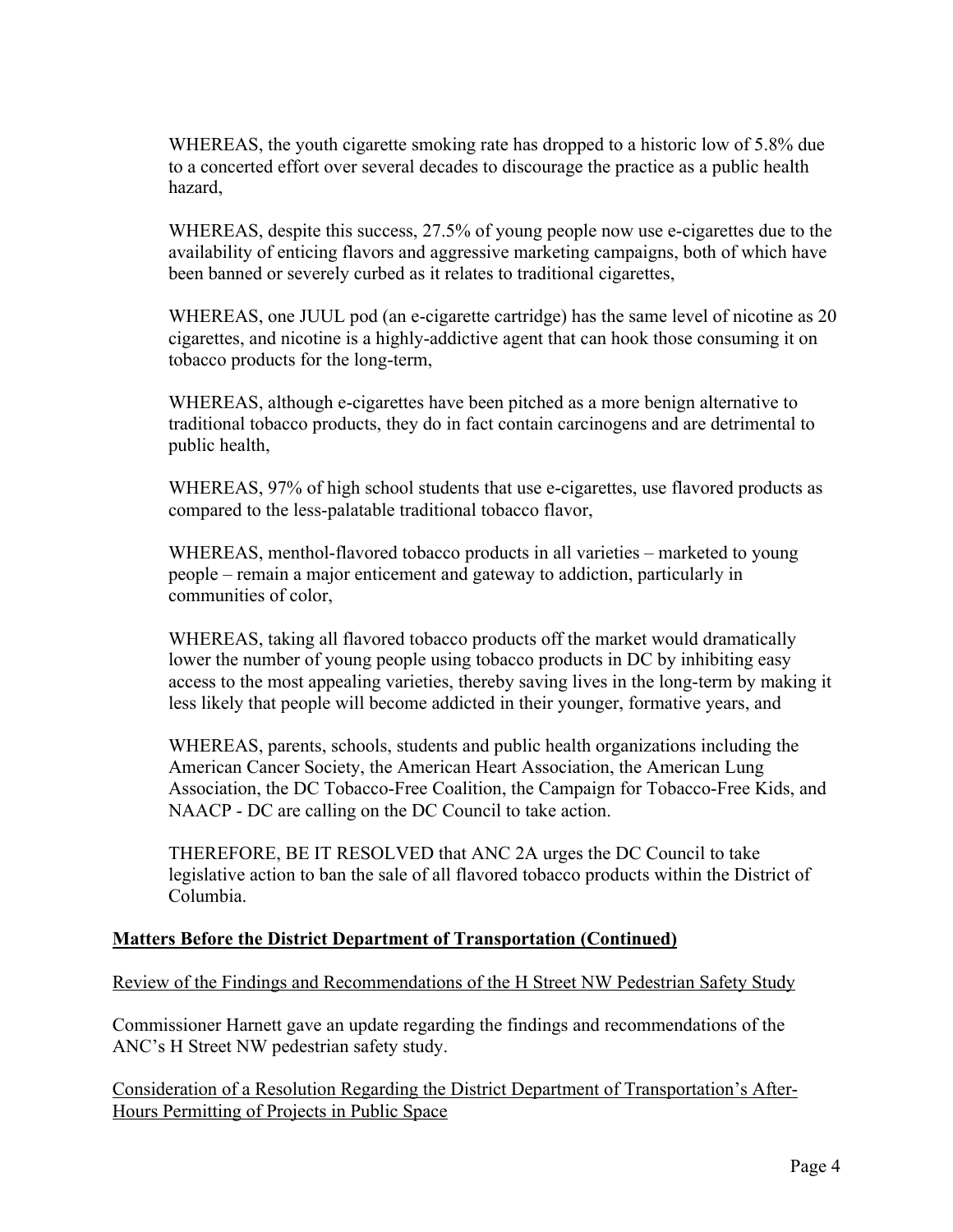Commissioner Campbell made a motion to adopt a proposed resolution regarding the matter. Commissioner Harnett seconded the motion, which was voted on and passed (VOTES: 7-0-1). The resolution reads as follows:

ANC 2A requests that the District Department of Transportation (DDOT) promptly notifies ANCs of urgent work orders that do not meet the requirements of emergency work orders and advises the petitioners of alternative times during normal work hours.

## **Matters Before the Board of Zoning Adjustment (Continued)**

Board of Zoning Adjustment Application for a Minor Modification to the Plans Approved by BZA Order No. 19943 to Permit Minor Adjustments to the Interior Layout of the Building, Setbacks, and Massing of the Proposed Penthouse in an Existing Mixed-Use Building at 1700 Pennsylvania Avenue NW

Commissioner Harnett made a motion to adopt a proposed resolution regarding the matter. Commissioner Epstein seconded the motion, which was voted on and passed (VOTES: 8-0-0). The resolution reads as follows:

ANC 2A supports the Board of Zoning Adjustment application for a minor modification to the plans approved by BZA Order No. 19943 to permit minor adjustments to the interior layout of the building, setbacks, and massing of the proposed penthouse in an existing mixed-use building at 1700 Pennsylvania Avenue NW.

### **General Agenda (Continued)**

Consideration of a Resolution to the National Park Service and the United States Secret Service Regarding Concerns About Pedestrian and Bike Safety Interruptions Due to the White House Fence Construction Project

Commissioner Harnett made a motion to adopt a proposed resolution regarding the matter. Commissioner Epstein seconded the motion, which was voted on and passed (VOTES: 8-0-0). The resolution reads as follows:

WHEREAS, protecting the safety of pedestrians and cyclists is a top priority for ANC 2A and requires coordination with other District and federal agencies to keep residents and visitors safe,

WHEREAS, on August 21, 2019, the National Park Service (NPS) and the United States Secret Service (USSS) announced the closure of the 1600 block of Pennsylvania Avenue NW to the north of the White House to protect "public safety", and

WHEREAS, this change has pushed pedestrians and cyclists onto the sidewalks in Lafayette Park, creating dangerous conditions where near-misses and accidents are commonplace.